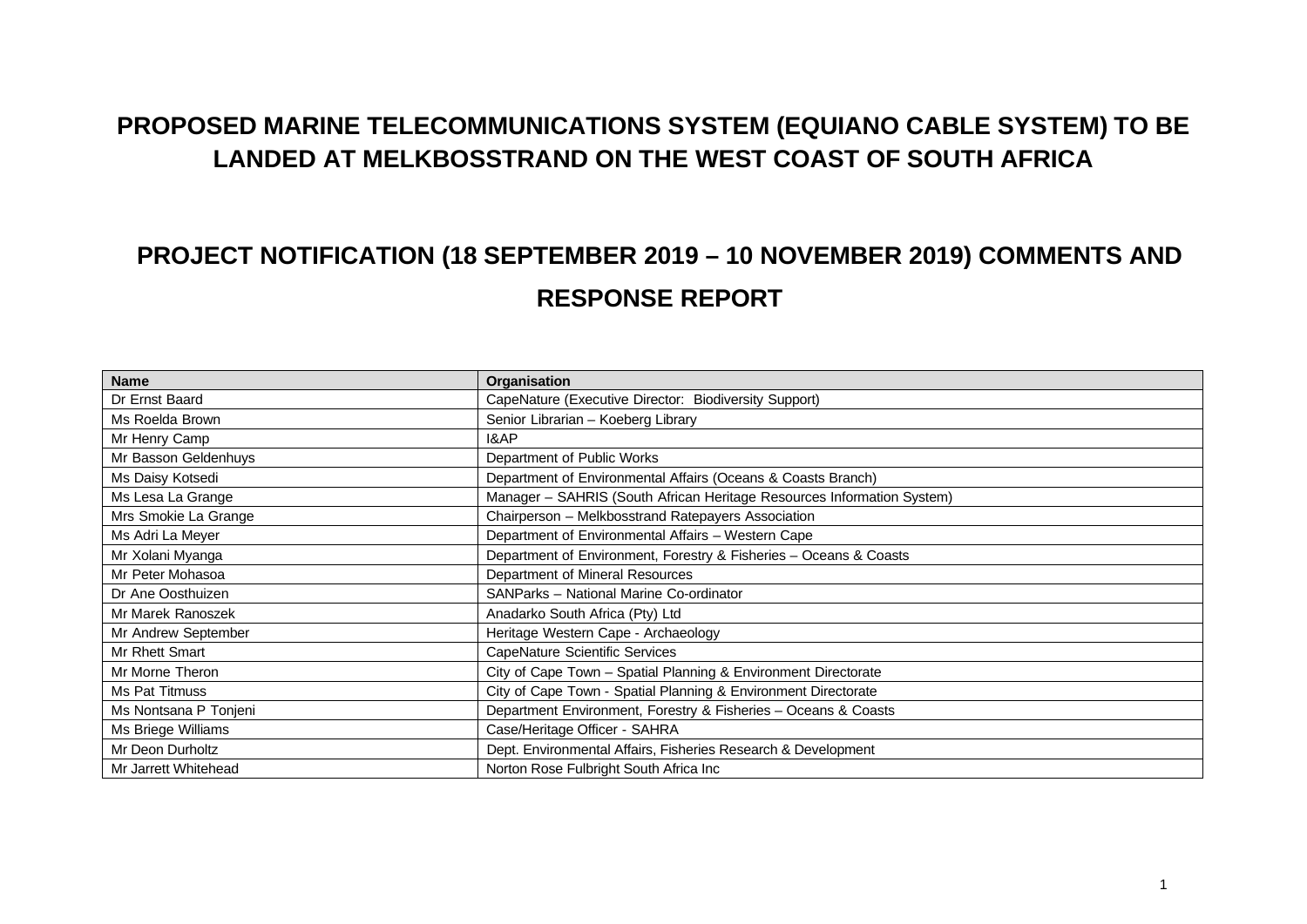| <b>Name and Date</b>                                                            | <b>Comment</b>                                                                                                                                                                                                                                                                                                                                                                                                                                                                                                                                                                                                                                                                                                                                                                                                                                                                                                                                                                                                                                                                      | <b>Response</b>                                                                                                    |
|---------------------------------------------------------------------------------|-------------------------------------------------------------------------------------------------------------------------------------------------------------------------------------------------------------------------------------------------------------------------------------------------------------------------------------------------------------------------------------------------------------------------------------------------------------------------------------------------------------------------------------------------------------------------------------------------------------------------------------------------------------------------------------------------------------------------------------------------------------------------------------------------------------------------------------------------------------------------------------------------------------------------------------------------------------------------------------------------------------------------------------------------------------------------------------|--------------------------------------------------------------------------------------------------------------------|
| Date: 26.08.2019 (Email)<br>Marek Ranoszek – Anadarko<br>South Africa (Pty) Ltd | Thanks for your email below giving me a heads up on the proposed<br>environmental authorisation process for the SA branch of the Equiano Cable<br>System. In answer to your questions;<br>Yes, I am the correct person to add to the project database.<br>Please add the following people; Eddie Borden, eddie borden@oxy.com<br>and Fiona Kilbride, fiona kilbride@oxy.com<br>Please note that Anadarko is now part of Oxy, however Anadarko South Africa<br>(Pty) Ltd remains the license holder for Block 5/6/7.<br>Rhino Resources - Phillip Steyn, psteyn@rhinoresourcesltd.com<br>Impact Oil & Gas - Keely Harris, k.harris@impactoilandgas.com<br>Sezigyn - Solomon Lephoto, solomon@sungusungugroup.com<br>Regards, Marek                                                                                                                                                                                                                                                                                                                                                   | Thank you for your assistance and I we will add Eddie and Fiona to<br>the project database. Date: 26.08.19 (Email) |
|                                                                                 | "Hi Marek<br>ACER (Africa) Environmental Consultants (ACER) have been appointed by ASN<br>to conduct the Environmental Authorisation process for the South African branch<br>of the Equiano Cable System. We are hoping to advertise the project soon and<br>commence with the environmental authorisation process. Based on the above<br>please could I confirm the following with you:<br>Would you be the contact person from Anadarko who I should add to the<br>$\bullet$<br>project database?<br>Do you have any other people from Anadarko who you would like us to<br>add to the database to receive project notifications during the EIA<br>process?<br>The proposed cable route also passes through concession/exploration blocks<br>held by Rhino Oil; Sezigyn (pty) Ltd and Impact Oil & Gas Ltd. (UK). I am battling<br>to find the correct people to talk to from the following organisations and was<br>wondering if you might have any contact details for people within these<br>organisations.<br>Your feedback would be greatly appreciated.<br>Regards<br>Giles |                                                                                                                    |
| Date: 19.09.2019 (Email)                                                        | In order for us to issue a comment on the project you will need to create a case                                                                                                                                                                                                                                                                                                                                                                                                                                                                                                                                                                                                                                                                                                                                                                                                                                                                                                                                                                                                    | Good morning Briege,                                                                                               |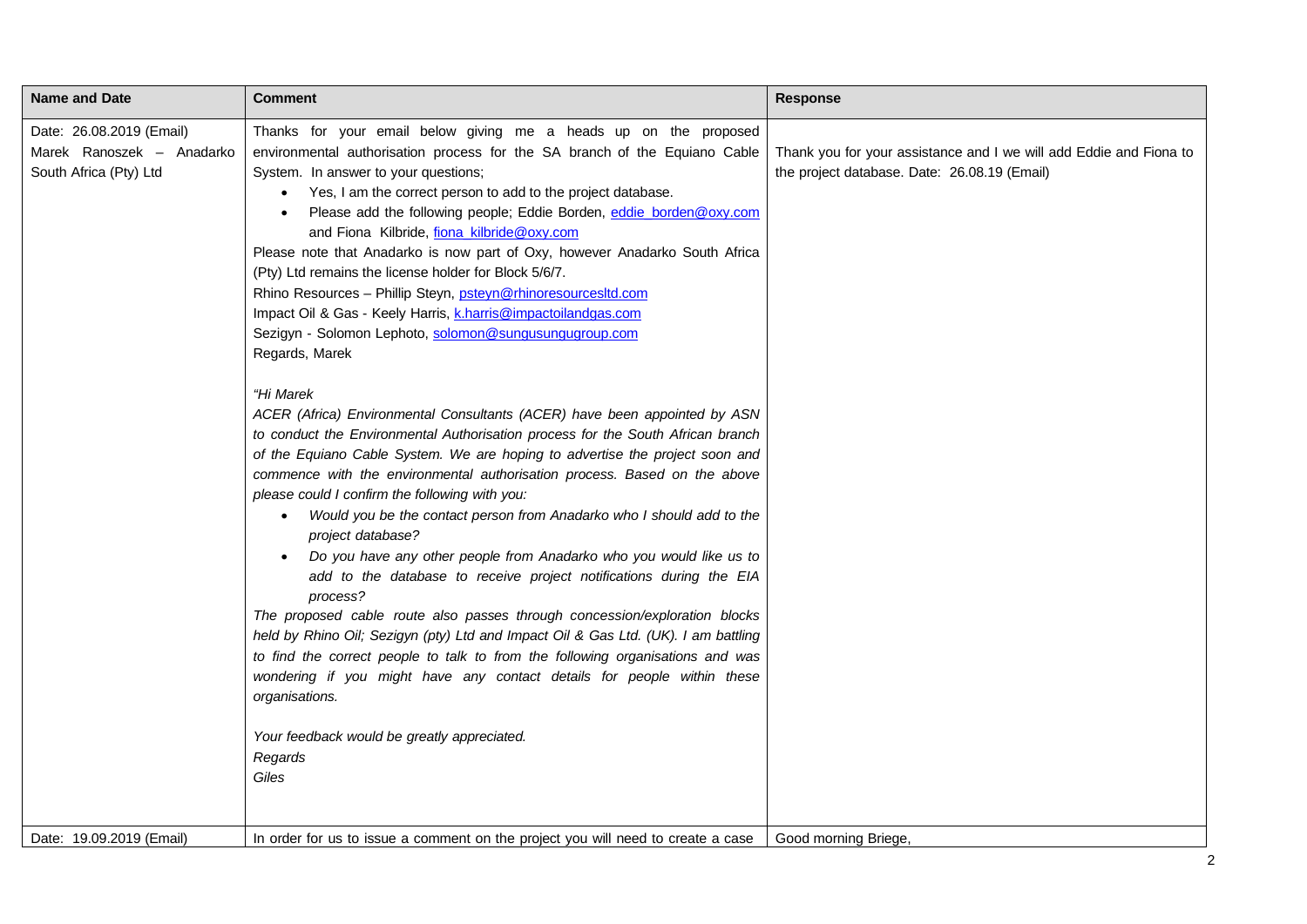| Lesa La Grange - Manager/ and<br>Briege Williams (Case Officer)<br><b>SAHRIS</b>                     | on SAHRIS and upload the relevant documents. Once you have done this, please<br>contact me and I will assign myself as case officer and issue a comment.<br>The link to SAHRIS is<br>https://sahris.sahra.org.za/<br>Please contact me if you have any queries.<br>Date: 19.09.19 (Email) - Briege Williams (Case Officer)<br>Thanks for your email, I have now assigned myself as case officer and will issue<br>a comment in due course.<br>Regards, Briege Williams<br>Date: 19.09.19 (Email)<br>I'm just looking at the case and note that there is nothing under the location tab.<br>Could you please upload a KML for the route of the cable and then I will be able<br>to plot it on our GIS system to see if it runs near any shipwrecks.<br>Thank you for uploading the location. | Thank you so much for your email. We have loaded all the<br>documents onto the SAHRIS link. The Application date: Thursday<br>19 September 2019, Case ID: 14348, Consultants/Experts: Giles<br>Churchill.<br>We have just uploaded the Location. Please note the "green line",<br>that is the area where the cable will be landed. Please let me know<br>if all is in order. |
|------------------------------------------------------------------------------------------------------|---------------------------------------------------------------------------------------------------------------------------------------------------------------------------------------------------------------------------------------------------------------------------------------------------------------------------------------------------------------------------------------------------------------------------------------------------------------------------------------------------------------------------------------------------------------------------------------------------------------------------------------------------------------------------------------------------------------------------------------------------------------------------------------------|------------------------------------------------------------------------------------------------------------------------------------------------------------------------------------------------------------------------------------------------------------------------------------------------------------------------------------------------------------------------------|
| Date: 19.09.2019 (Email) Roelda<br>Brown - Senior Librarian<br>(Koeberg Library)                     | I have printed the attached documents and made it available to the public for their<br>input. We would not however be able to print large documents as our budget is<br>limited.<br>Kind regards<br>Roelda Brown                                                                                                                                                                                                                                                                                                                                                                                                                                                                                                                                                                            | Thank you so much for printing the background information<br>document and making it available to the public. I will be coming<br>down to Cape Town in the next few weeks and will bring down<br>some printed copies to leave at the library should people want to<br>take copies.<br>Your assistance is greatly appreciated.<br>Regards<br>Giles                             |
| Date: 19.09.2019 (Email)<br>Mrs S La Grange - Chairperson<br>Ratepayers Association                  | The Melkbosstrand Ratepayers Association is already registered as an I&AP and<br>has been participation in the EIA Process for the last five years. We really<br>appreciate the information received. Please continue to keep us informed.<br>Best regards, (Mrs) Smokie La Grange<br>Chairperson - Melkbosstrand Ratepayers Association<br>Ward 23 Representative - Civic Organisations                                                                                                                                                                                                                                                                                                                                                                                                    | Thank you so much for your email, we will keep you updated.                                                                                                                                                                                                                                                                                                                  |
| Date: 20.09.2019 (Email)<br>Adri La Meyer - Department of<br>Environmental Affairs - Western<br>Cape | Hope you are well! Thank you for the e-mail. I doubt that the commenting<br>directorates will have any prelim comments on the BID but will forward it to them<br>for their potential comment by 22/10/2019. If not, then we will definitely provide<br>comment on the DSR. I will be responsible for collating comments during the<br>formal EIA process.<br>Please provide me with 1 hard copy (if possible) and 3 CDs of the DSR and EIAr<br>when available?<br>Kind regards,<br>Adri                                                                                                                                                                                                                                                                                                     | Noted and we the required documents as requested.                                                                                                                                                                                                                                                                                                                            |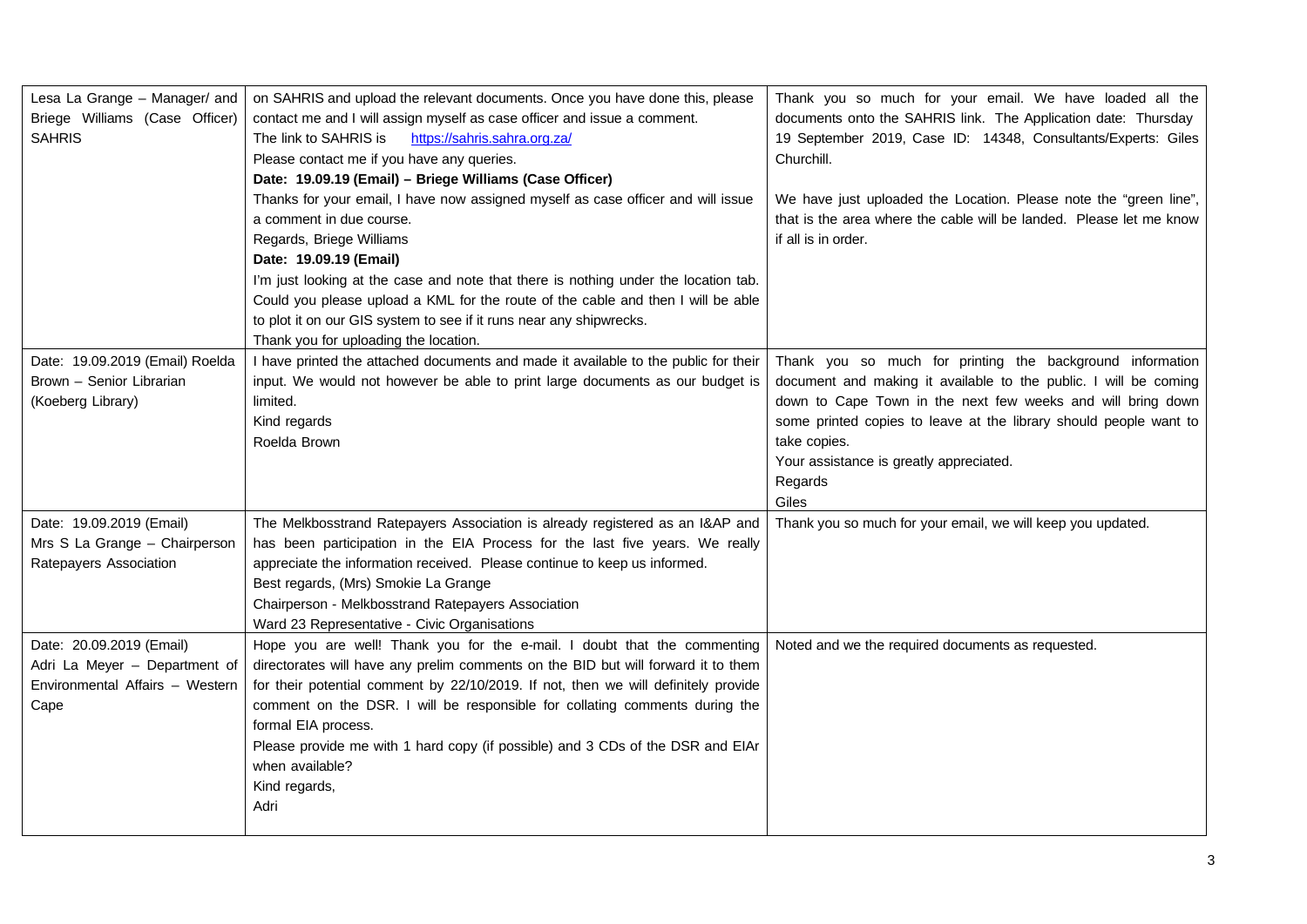| Date: 27.09.2019 (Email)<br>Peter Mohasoa<br>Regional<br>Manager:<br>Mineral | COMMENTS ON THE PROPOSED MARINE TELECOMMUNICATION<br>SYSTEM (EQUIANO CABLE SYSTEM) TO BE LANDED AT<br>MELKBOSSTRAND ON THE WEST COAST OF SOUTH AFRICA                                                                                                                                                                                                                                                                                                                                     |                                                                                                                       |
|------------------------------------------------------------------------------|-------------------------------------------------------------------------------------------------------------------------------------------------------------------------------------------------------------------------------------------------------------------------------------------------------------------------------------------------------------------------------------------------------------------------------------------------------------------------------------------|-----------------------------------------------------------------------------------------------------------------------|
| Regulation<br>Department<br>of<br>Mineral<br>Resources                       | The letter addressed to the Department of Mineral Resources Western<br>Cape Regional Manager on the subject matter bears reference.                                                                                                                                                                                                                                                                                                                                                       |                                                                                                                       |
|                                                                              | Thank you for your consultation with the Department of Mineral Resources<br>(the "Department") about the proposed development. The Department has a<br>number of offshore mining applications and rights in the broader Exclusive<br>Economic Zone and along the west coast of South Africa. In order to<br>provide constructive inputs, please provide the geographical location (GIS                                                                                                    | The comments provided by DMR are noted and will be incorporated<br>into the environmental assessment documentation.   |
|                                                                              | shapefiles) of the proposed development. The Petroleum Agency of South<br>Africa is another leading role player in the marine development space in                                                                                                                                                                                                                                                                                                                                        | Shape files were emailed to Mr Mohasoa on 18.09.2019                                                                  |
|                                                                              | terms of oil and gas exploration. It is, therefore, advisable that you extend<br>the invitation for comments to them.                                                                                                                                                                                                                                                                                                                                                                     | PRASA was added to the project data base and project<br>announcement material was emailed to 07.10.2019 on 07.10.2019 |
| Date: 30.09.2019 (Email)<br>Henry Camp - I&AP                                | Please add my name to the list of I&APs.                                                                                                                                                                                                                                                                                                                                                                                                                                                  | Hi Henry, we have done so.                                                                                            |
| Date: 02.10.2019 (Email)<br>Briege Williams - Heritage<br>Officer SAHRA      | Interim Comment CaseID: 14348<br>In terms of Section 38(8) of the National Heritage Resources Act (Act 25 of 1999)<br>Attention: Telkom Openserve and ASN<br>The South African Heritage Resources Agency would like to thank you for<br>submitting the Background Information Document (BID) for the proposed Marine<br>Telecommunications System to be landed at Melkbosstrand on the West coast<br>of South Africa.                                                                     | Thank you for your email and comments received.                                                                       |
|                                                                              | As part of the Environmental Authorisation process a Scoping Report and<br>Environmental Impact Assessment (EIA) must be completed. The BID has<br>already identified that a Heritage Assessment is to be undertaken as part of the<br>process.                                                                                                                                                                                                                                           |                                                                                                                       |
|                                                                              | In terms of the National Heritage Resources Act, No 25 of 1999 (NHRA), Sections<br>2 and 35 stipulates that any wreck, being any vessel or aircraft or any part<br>thereof older than 60 years old lying in South Africa's territorial waters or<br>maritime cultural zone is protected and falls under the jurisdiction of SAHRA's<br>Maritime an Underwater Cultural Heritage Unit. These heritage sites or objects<br>may not be disturbed without a permit from the relevant heritage |                                                                                                                       |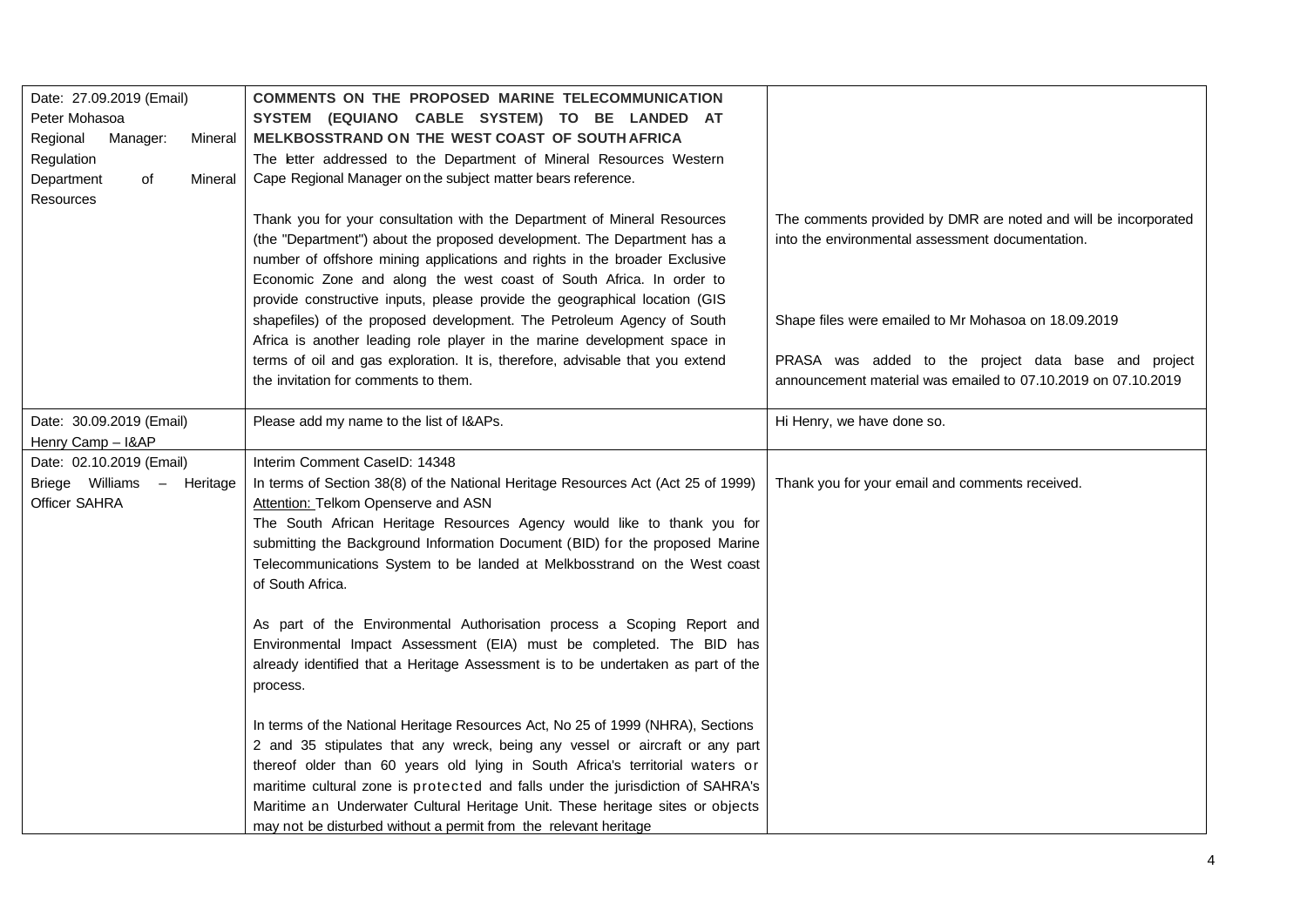|                               | resources authority.                                                                                                                                                                                                                                                                                                                                                  |                                                                                             |
|-------------------------------|-----------------------------------------------------------------------------------------------------------------------------------------------------------------------------------------------------------------------------------------------------------------------------------------------------------------------------------------------------------------------|---------------------------------------------------------------------------------------------|
|                               | The proposed cable runs to the north of both Robben Island and Table Bay,<br>historically both of these areas have seen a high volume of maritime traffic and<br>causalities. There are a number of vessels which are recorded as lying along the<br>route of the proposed cable though it must be noted that the co-ordinates for<br>the wrecks may not be accurate. |                                                                                             |
|                               | In the area of the cable landing site there is one wreck listed as lying within the<br>bay close to the proposed site, the French vessel L'Iucie is recorded as<br>wrecking in 1808 in Losperds Bay which is modern day Melkbosstrand.<br>Melkbosstrand was also the landing place for the British troops involved in the<br>Battle of Blaauwberg in 1806.            |                                                                                             |
|                               | Due to the possibility that heritage resources may be present along the<br>proposed route of the cable, the heritage assessment must include a<br>specialist study of maritime heritage to be undertaken by a suitably qualified<br>Maritime Archaeologist.                                                                                                           |                                                                                             |
|                               | Should you have any further queries, please contact the designated official using<br>the case number quoted above in the case header.                                                                                                                                                                                                                                 |                                                                                             |
| Date: 02.10.2019 (Email)      | Afternoon Carina                                                                                                                                                                                                                                                                                                                                                      | Ms Briege Williams sent me your contact details and suggested that                          |
| Andrew September-             | You will be required to submit a NID application for the land section of the                                                                                                                                                                                                                                                                                          | I forward the attached documents to you. I have however forwarded                           |
| Heritage Western Cape         | proposed cable installation.                                                                                                                                                                                                                                                                                                                                          | all above documents to Ms Colette Scheermeyer. Please advise if                             |
| (Archaeology)                 | See our website for more details on the process of submission:                                                                                                                                                                                                                                                                                                        | she is the correct contact person regarding the above-mentioned                             |
|                               | https://www.hwc.org.za/making-an-application                                                                                                                                                                                                                                                                                                                          | project. Would you be so kind to forward me your physical address                           |
|                               | https://www.hwc.org.za/node/90                                                                                                                                                                                                                                                                                                                                        | and contact details, as I need to load you onto the projects<br>database. Thank you kindly. |
|                               |                                                                                                                                                                                                                                                                                                                                                                       | Date: 03.10.2019                                                                            |
|                               |                                                                                                                                                                                                                                                                                                                                                                       | Thank you for your email and information received. Our Heritage                             |
|                               |                                                                                                                                                                                                                                                                                                                                                                       | Officer for this Project will submit a NID application for the land                         |
|                               |                                                                                                                                                                                                                                                                                                                                                                       | section of the proposed cable installation. Please advise me if you                         |
|                               |                                                                                                                                                                                                                                                                                                                                                                       | wish to be registered on the Projects database. Thank you kindly.                           |
| Date: 07.10.2019 (Email)      | I have tried to contact your office. Kindly be advised that we have received the                                                                                                                                                                                                                                                                                      | Please see the attached documents for the project Background                                |
| Nontsasa Tonjeni - Department | above-mentioned today (07/10/2019) with an invitation to provide comments and                                                                                                                                                                                                                                                                                         | Information Document and Comment Sheets. Should you have any                                |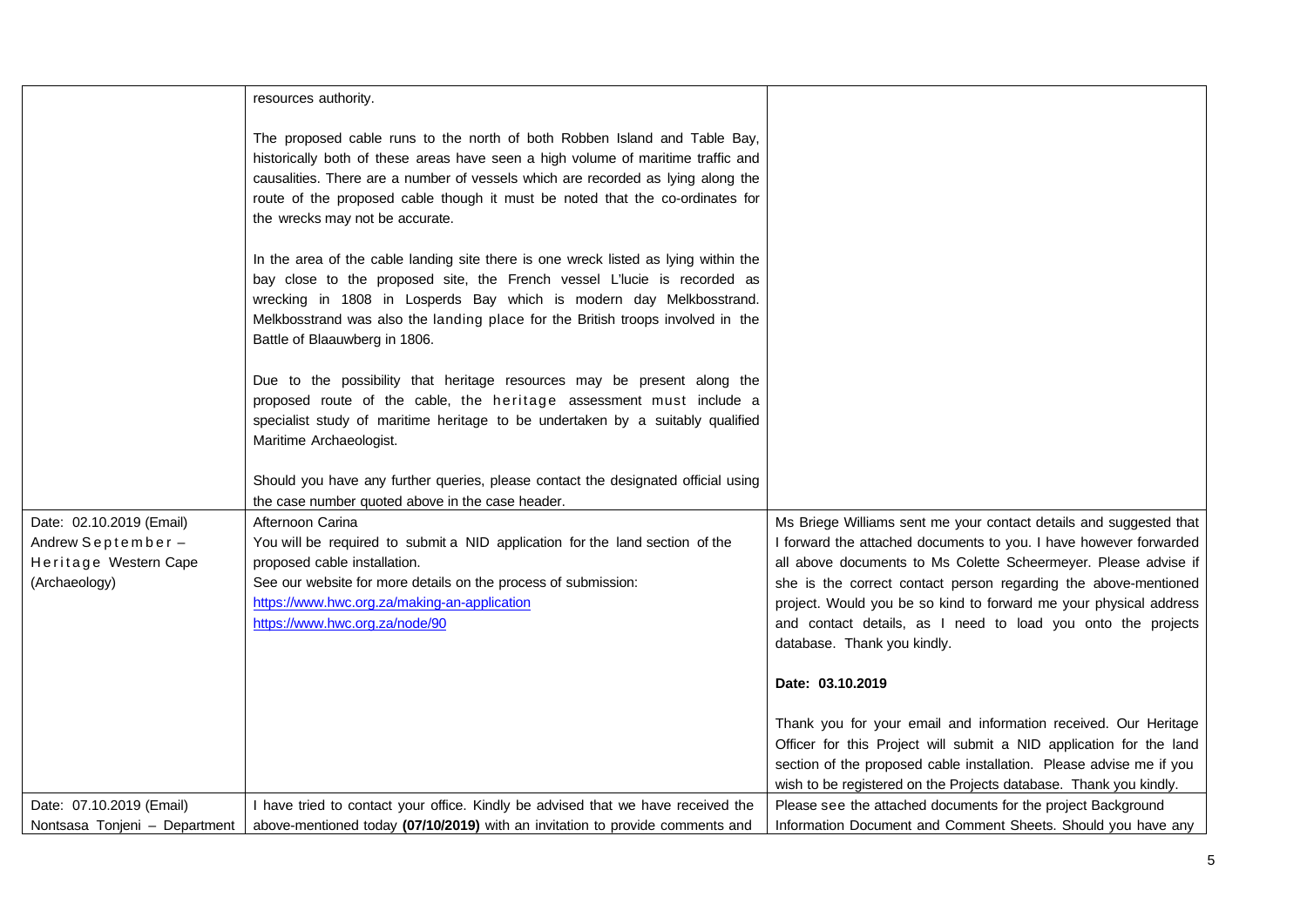| Forestry<br>Environment,<br>and<br>Fisheries (Oceans & Coasts) | participate in the process as the I&AP. This was given to us by Dr Alan Boyd.<br>Kindly be advised that for future correspondences re-EIA applications requests<br>for comments please liaise with myself/<br>Ms. Funanani<br>Ditinti at<br>Xolani Myanga<br>fditinti@environment.gov.za<br>and<br>Mr.<br>at<br>XMyanga@environment.gov.za<br>Please forward us relevant information/documentation regarding the above-<br>mentioned so we can provide our comments/ inputs | further information requirements please feel free to contact me.<br>Regards, Giles |
|----------------------------------------------------------------|-----------------------------------------------------------------------------------------------------------------------------------------------------------------------------------------------------------------------------------------------------------------------------------------------------------------------------------------------------------------------------------------------------------------------------------------------------------------------------|------------------------------------------------------------------------------------|
| Date: 08.10.2019 (Email)                                       | Kindly find attached the Background Information Document Response Letter on                                                                                                                                                                                                                                                                                                                                                                                                 | Thank you for your email and response letter received.                             |
| Xolani Myanga - Department of                                  | the Proposed Project.                                                                                                                                                                                                                                                                                                                                                                                                                                                       |                                                                                    |
| Environment,<br>Forestry<br>and                                | <b>Attached Letter:</b>                                                                                                                                                                                                                                                                                                                                                                                                                                                     | Date: 09.10.2019                                                                   |
| Fisheries (Oceans & Coasts)                                    | SUBJECT: COMMENTS ON THE BACKGROUND INFORMATION DOCUMENT                                                                                                                                                                                                                                                                                                                                                                                                                    | Thank you for your comments. I would like to confirm that the EIA                  |
|                                                                | INSTALLATION OF A SUBMARINE<br>(BID) ON THE PROPOSED                                                                                                                                                                                                                                                                                                                                                                                                                        | process is in the public notification phase and that the draft scoping             |
|                                                                | CABLE<br>TELECOMMUNICATIONS<br>(EQUIANO<br>CABLE<br>SYSTEM) IN                                                                                                                                                                                                                                                                                                                                                                                                              | report is scheduled to be submitted for public and authority review in             |
|                                                                | MELKBOSSTRAND, WESTERN CAPE TO LINK SOUTH AFRICA AND THE                                                                                                                                                                                                                                                                                                                                                                                                                    | early November 2018. An electronic and hard copy of this report will               |
|                                                                | <b>WEST</b><br>OF<br><b>AFRICA</b><br><b>WITH</b><br><b>KEY</b><br><b>INTERNATIONAL</b><br><b>COAST</b>                                                                                                                                                                                                                                                                                                                                                                     | be submitted to your department for comment.                                       |
|                                                                | TELECOMMUNICATIONS HUBS IN EUROPE.                                                                                                                                                                                                                                                                                                                                                                                                                                          | Regards                                                                            |
|                                                                | This letter serves to acknowledge receipt of the Background Information                                                                                                                                                                                                                                                                                                                                                                                                     | Giles                                                                              |
|                                                                | Document on the proposed installation of a submarine telecommunications cable                                                                                                                                                                                                                                                                                                                                                                                               |                                                                                    |
|                                                                | (Equiano Cable System) in Melkbosstrand. Western Cape to link South Africa                                                                                                                                                                                                                                                                                                                                                                                                  |                                                                                    |
|                                                                | and the West Coast of Africa with key international telecommunications hubs in                                                                                                                                                                                                                                                                                                                                                                                              |                                                                                    |
|                                                                | Europe. The Department of Environment, Forestry & Fisheries (DEFF) in its                                                                                                                                                                                                                                                                                                                                                                                                   |                                                                                    |
|                                                                | Branch Oceans & Coasts appreciates the opportunity given to comment on this                                                                                                                                                                                                                                                                                                                                                                                                 |                                                                                    |
|                                                                | proposed project and further requests to be registered as an I&AP.                                                                                                                                                                                                                                                                                                                                                                                                          |                                                                                    |
|                                                                | The Department has reviewed the Background Information Document in terms                                                                                                                                                                                                                                                                                                                                                                                                    |                                                                                    |
|                                                                | of the National Environmental Management: Integrated Coastal Management                                                                                                                                                                                                                                                                                                                                                                                                     |                                                                                    |
|                                                                | Act, 2008 (Act No. 24 of 2008) ("ICM Act") and further notes that the proposed                                                                                                                                                                                                                                                                                                                                                                                              |                                                                                    |
|                                                                | development activities could have potential Impacts on the coastal zone. As                                                                                                                                                                                                                                                                                                                                                                                                 |                                                                                    |
|                                                                | such, the department will provide comments on the next public participation<br>stage of this application.                                                                                                                                                                                                                                                                                                                                                                   |                                                                                    |
|                                                                | Kindly note that the department reserves the right to revise Its initial comments                                                                                                                                                                                                                                                                                                                                                                                           |                                                                                    |
|                                                                | and may request further information. It is, therefore, a recommendation of DEFF:                                                                                                                                                                                                                                                                                                                                                                                            |                                                                                    |
|                                                                | O&C that the EAP provides confirmation that the above-mentioned project is in                                                                                                                                                                                                                                                                                                                                                                                               |                                                                                    |
|                                                                | the Background Information Document phase. All future correspondence and                                                                                                                                                                                                                                                                                                                                                                                                    |                                                                                    |
|                                                                | documentation (hard copy and electronic documents) submitted to this office                                                                                                                                                                                                                                                                                                                                                                                                 |                                                                                    |
|                                                                | should be addressed to Xmyanga@environmentgov.za Physical Address:                                                                                                                                                                                                                                                                                                                                                                                                          |                                                                                    |
|                                                                | Department of Environment, Fisheries and Forestry Branch: Oceans and Coast, 2                                                                                                                                                                                                                                                                                                                                                                                               |                                                                                    |
|                                                                | East Pier Building, East Pier Road, Victoria and Alfred Waterfront, Cape                                                                                                                                                                                                                                                                                                                                                                                                    |                                                                                    |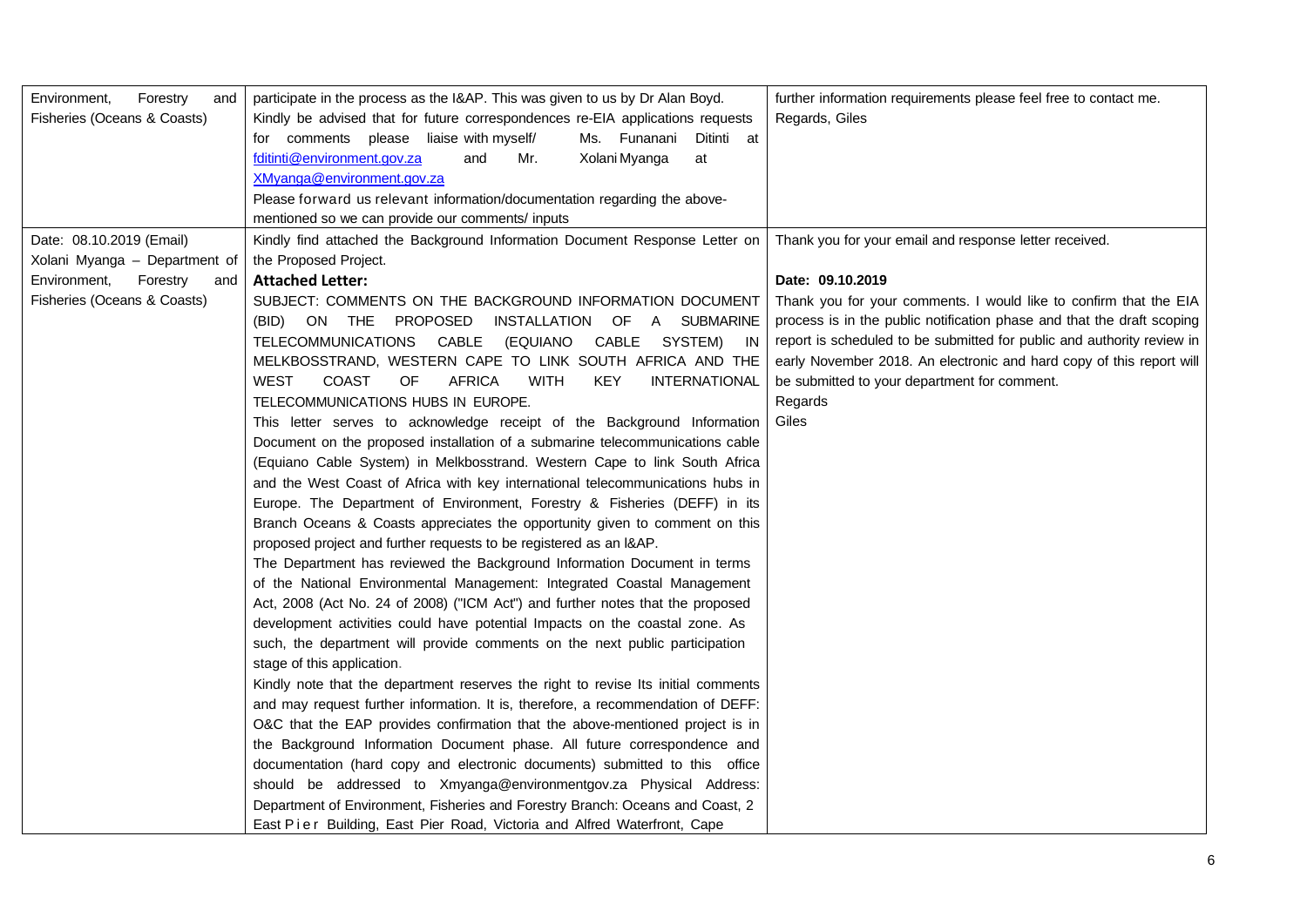|                              | Town,8001                                                                                                                                                    |                                                      |
|------------------------------|--------------------------------------------------------------------------------------------------------------------------------------------------------------|------------------------------------------------------|
|                              | Date: 09.10.2019 (Email)                                                                                                                                     |                                                      |
|                              | Thank you for the confirmation. We will await the draft scoping report and provide                                                                           |                                                      |
|                              | you with comments within the specified timeframe.                                                                                                            |                                                      |
| Date: 23.10.2019 (Email)     | PROPOSED MARINE TELECOMMUNI CATIONS SYSTEM (EQUIANO CABLE                                                                                                    | Thank you for your email and comments received.      |
| Morne Theron / Pat Titmuss - | SYSTEM) TO BE LANDED AT MELKBOSSTRAND, SOUTH AFRICA -                                                                                                        |                                                      |
| City of Cape Town - Spatial  | <b>BACKGROUND INFORMATION DOCUMENT</b>                                                                                                                       |                                                      |
| Planning<br>&<br>Environment | The Background Information Document (BID), dated 18 September 2019,                                                                                          |                                                      |
| Directorate                  | pertaining to the above, refers.                                                                                                                             |                                                      |
|                              |                                                                                                                                                              |                                                      |
|                              | According to the BID the project entails the laying of new fibre optic submarine                                                                             |                                                      |
|                              | cable that makes landfall opposite 14th Avenue, Melkbosstrand (at Erf 610).                                                                                  |                                                      |
|                              | From there the existing on-land sleeves will be used to pull the new cable to the                                                                            |                                                      |
|                              | Cable Landing Station at Erf 438, Melkbosstrand.                                                                                                             |                                                      |
|                              |                                                                                                                                                              |                                                      |
|                              | 1. Kindly register the Environmental Resource Management Department:                                                                                         | Noted.                                               |
|                              | Blaauwberg District as the official City of Cape Town entry point for<br>comment on the aforementioned EIA. Be advised that the Environmental                |                                                      |
|                              | Management Department (EMD) is the duly mandated department to provide                                                                                       |                                                      |
|                              | co- ordinated City comment on EIAs conducted within the municipality's                                                                                       |                                                      |
|                              | jurisdiction. As Melkbosstrand falls within the Blaauwberg District of the City                                                                              |                                                      |
|                              | of Cape Town all future reports must be submitted to this office for comment.                                                                                |                                                      |
|                              | 2. In order for the City to meet the statutory commenting deadline(s) you are                                                                                |                                                      |
|                              | required to timeously submit electronic copy (i.e. flash disk) and 1 x hard                                                                                  | Noted and we will submit the documents as requested. |
|                              | copy of the various Environmental Impact Assessment reports to this office                                                                                   |                                                      |
|                              | before EMD can circulate the draft reports to all our affected line                                                                                          |                                                      |
|                              | departments. The public participation commenting period will be calculated                                                                                   |                                                      |
|                              | from the date that this office receives the flash disk and hard copy. As such<br>please ensure that the necessary documentation is delivered to our physical |                                                      |
|                              | address as stated below.                                                                                                                                     |                                                      |
|                              |                                                                                                                                                              |                                                      |
|                              | In the interim the following comment is provided based on the information<br>3.                                                                              |                                                      |
|                              | provided in the BID                                                                                                                                          |                                                      |
|                              | <b>Community Services &amp; Health Directorate - Recreations &amp; Park</b><br>3.1.                                                                          |                                                      |
|                              | 3.1.1. Be advised that Melkbos is a Blue Flag Beach. As such no construction is                                                                              | Noted.                                               |
|                              | to take place between the 1st December and 31st March of any year. If                                                                                        |                                                      |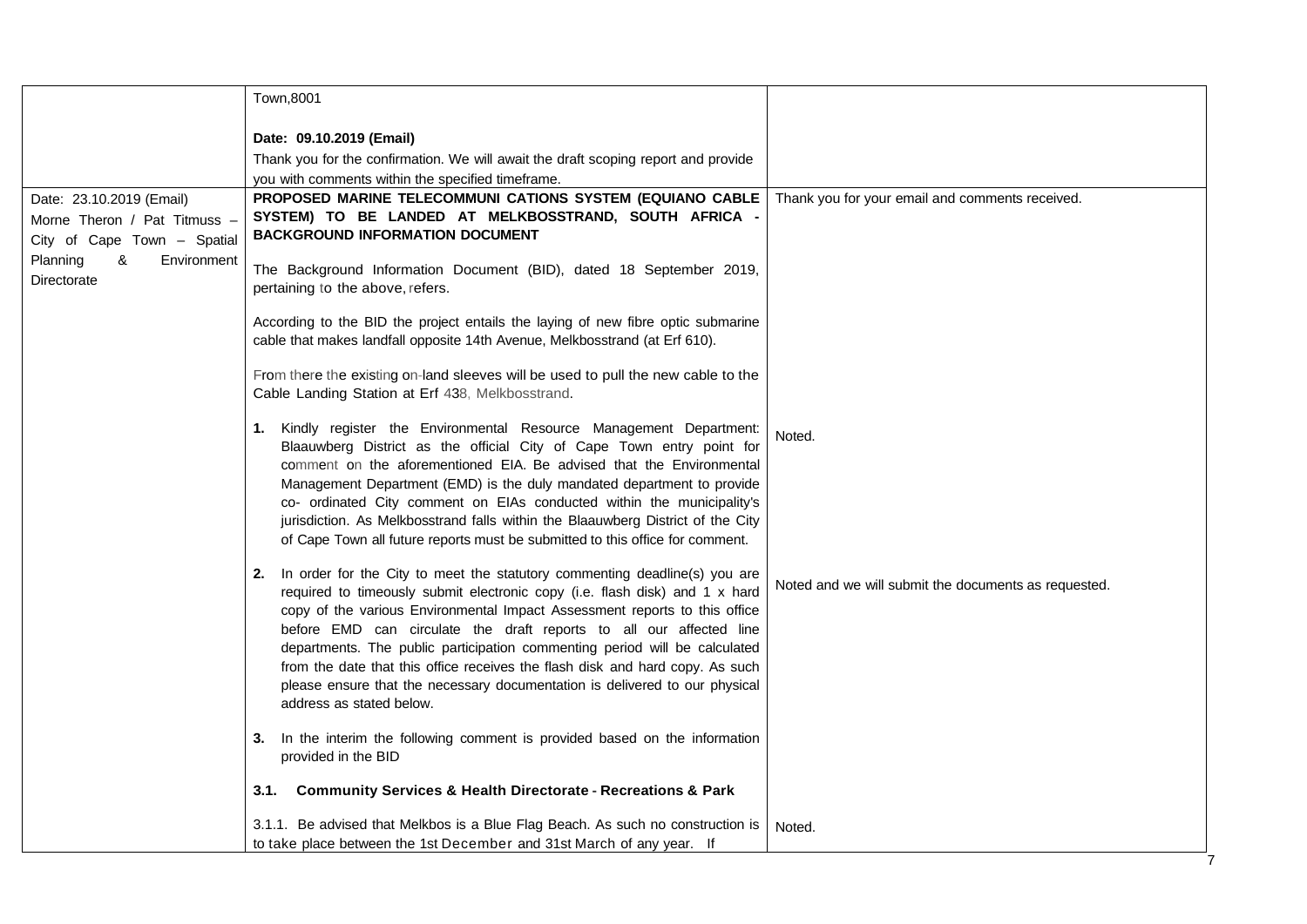| construction is indeed envisaged for the aforementioned period, the City<br>Recreations & Park department must be informed as soon as possible as the City<br>has an obligation to inform Blue Flag International accordingly. Normally<br>international Blue Flag status stipulated that no construction is to be allowed<br>during the peak season.                                                                    |                                                                                          |
|--------------------------------------------------------------------------------------------------------------------------------------------------------------------------------------------------------------------------------------------------------------------------------------------------------------------------------------------------------------------------------------------------------------------------|------------------------------------------------------------------------------------------|
| 3.1.2. As such construction/installation during peak holiday season should not be<br>permitted. In addition, the applicant must advise the City of Cape Town what time<br>of the year construction/ installation will commence in order to ensure that it does<br>not clash with major events during the same period.                                                                                                    | Noted.                                                                                   |
| 3.1.3. A Rehabilitation plan (including a schedule of when rehabilitation will take<br>place) is required for all areas affected by the proposed trenching. This includes<br>the section along 14 <sup>th</sup> Avenue towards the Cable Landing Station. Affected<br>infrastructure, including street trees (if affected), should be clearly identified                                                                 | Noted.                                                                                   |
| 3.1.4. Post-construction maintenance requirement of the cable must be specified<br>in the Scoping report. If needed post-construction maintenance requirements<br>must be included in the Environmental Management Programme that takes<br>cognisance of the following informants:                                                                                                                                       | Noted and this has been included in the scoping report.                                  |
| The position of the Beach Manhole (BMH) is close to the only recognised bathing<br>area in Melkbos.                                                                                                                                                                                                                                                                                                                      |                                                                                          |
| The cable will also be in close proximity to a gazetted public boat launch site. Due<br>to the high kelp load that exists in the inshore zone, it is already a congested<br>area, with boats often traversing the bathing area as they navigate their way<br>around the kelp.                                                                                                                                            | Noted.                                                                                   |
| 14th Avenue is the informal border between the bathing area (south) and non--<br>bathing area (north), therefore it depends on whether or not the cable is laid north<br>or south of 14th Avenue 's east-west alignment.                                                                                                                                                                                                 | Noted.                                                                                   |
| 3.1.5. Ensure that the Ecological Assessment includes a zoological assessment.<br>If not, then a fauna specialist would need to be included in the list of proposed<br>specialist assessments/studies.                                                                                                                                                                                                                   | Noted.                                                                                   |
| 3.1.6. The section of the Melkbosstrand beach where the cable trenching is being<br>proposed is being severely eroded. It is important not to exacerbate this situation<br>during construction. Alternatively, the CEMPr must include the need for a Dune<br>Vegetation Rehabilitation Plan to the satisfaction of the City of Cape Town:<br>Recreation & Parks department (Recreation & Parks contact person: Ms Cythna | Noted. A rehabilitation plan will be submitted to the City of Cape<br>Town for approval. |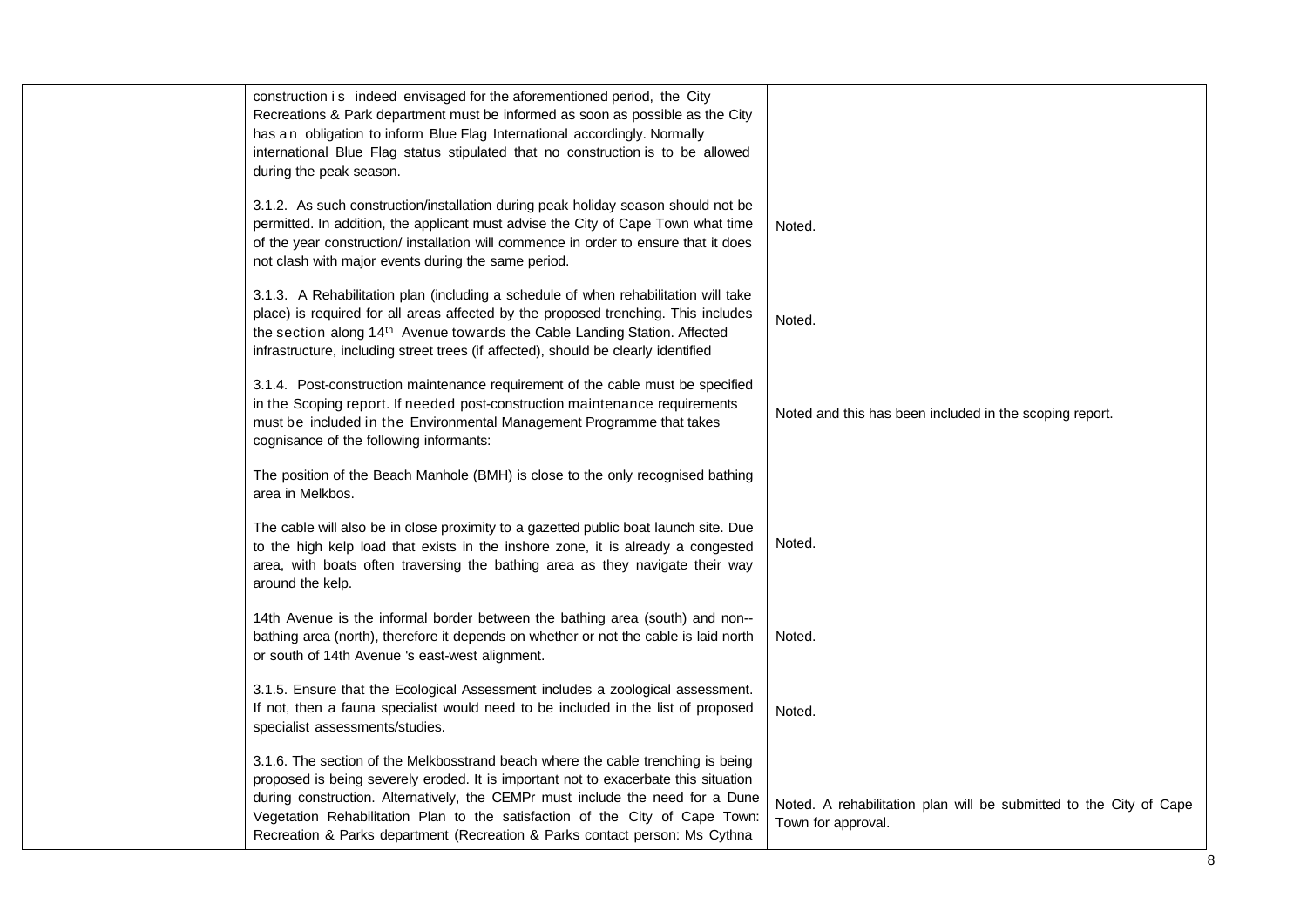| Engelbrecht).                                                                                                                                                                                                                                                                                                                                                                              |                                               |
|--------------------------------------------------------------------------------------------------------------------------------------------------------------------------------------------------------------------------------------------------------------------------------------------------------------------------------------------------------------------------------------------|-----------------------------------------------|
| 3.1.7. Oil Spill Contingency Plans must be included on the draft Construction<br>Environmental Management Programme (CEMPr). The Terms of Reference to<br>the specialist compiling the Oil Spill Contingency Plans needs include the risk of<br>spillages - albeit small and/or unlikely - from both the cable-laying ship and the<br>excavation machinery.                                | Noted.                                        |
| 3.1.8. The CEMPr must acknowledge that Drowning Prevention infrastructure<br>(temporary) is located to the immediate south of 14th Avenue.                                                                                                                                                                                                                                                 | Noted.                                        |
| 3.1. Spatial Planning and Environment Directorate: Coastal Management<br><b>Branch</b>                                                                                                                                                                                                                                                                                                     |                                               |
| The Coastal Management Branch (CMB) requires that the following points are<br>addressed in the Environmental Assessment and appropriately mitigated:                                                                                                                                                                                                                                       |                                               |
| 3.2.1. Cape Town's beaches are highly dynamic spaces, with beach profiles<br>fluctuating significantly both seasonally and after discreet events such as storm<br>surges. We have had incidents in the past where cables of similar nature along<br>the same stretch of coast have been exposed which can become problematic                                                               | Noted.                                        |
| for a number of reasons, namely:<br>$\bullet$                                                                                                                                                                                                                                                                                                                                              |                                               |
| Health and safety concerns for the public<br>Aesthetic impacts<br>$\bullet$                                                                                                                                                                                                                                                                                                                |                                               |
| Additional earth works to re-bury cables to deeper depths, all of which may<br>$\bullet$<br>lead to additional environmental impacts and further disruptions to both the<br>public and City                                                                                                                                                                                                |                                               |
| In view of this the CMB request that every measure is taken to ensure that the                                                                                                                                                                                                                                                                                                             |                                               |
| cable is buried to a depth that guarantees it will not be exposed at any point<br>into the future.                                                                                                                                                                                                                                                                                         |                                               |
| 3.2.2. As indicated in the BID the proposed landing area is a popular<br>recreational and amenity area abutted by both public infrastructure<br>(roads/parking/walkways) as well as private infrastructure (residential<br>development). In this regard the CMB request that the landing of the cable takes<br>place outside of school holidays and festive season to minimize disruption. | Noted.                                        |
| 3.2.3. There is a grassy verge/low embankment between the beach and road.<br>Whilst a narrow strip, it does provide an important transitional sub-straight<br>between the beach and the roadside parking. Any activities that lead to any<br>negative impact/deterioration of this verge/embankment must be rectified by                                                                   | Noted and this will be addressed in the EMPr. |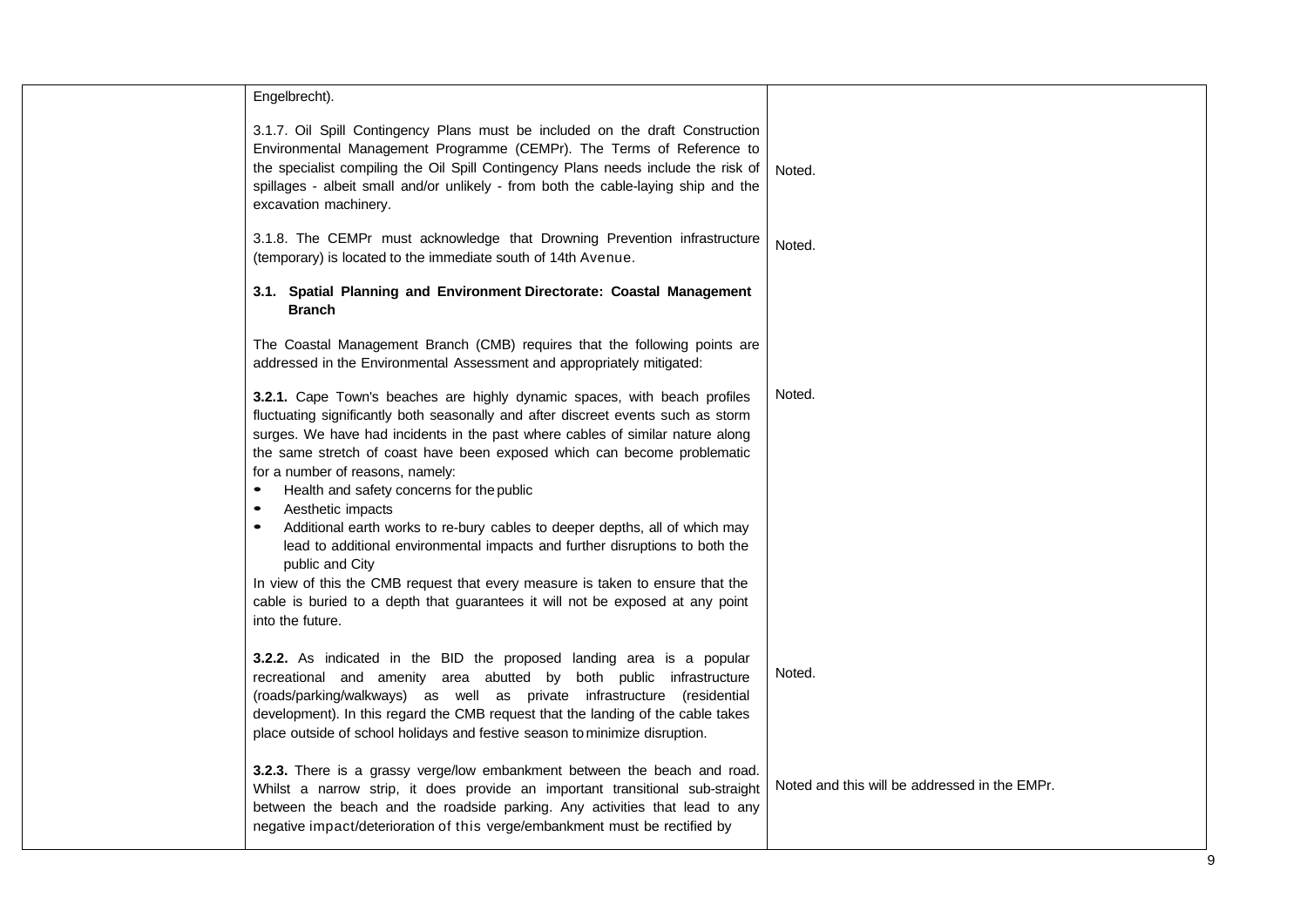|                                                                                                                | rehabilitative measures to return the embankment back to its original sate.                                                                                                                                                                                                                                                                                                                                                                                                                                                                                                                                                                                                           |                                                                                                                                                                          |
|----------------------------------------------------------------------------------------------------------------|---------------------------------------------------------------------------------------------------------------------------------------------------------------------------------------------------------------------------------------------------------------------------------------------------------------------------------------------------------------------------------------------------------------------------------------------------------------------------------------------------------------------------------------------------------------------------------------------------------------------------------------------------------------------------------------|--------------------------------------------------------------------------------------------------------------------------------------------------------------------------|
|                                                                                                                | 3.2.4. Should any changes be made to the proposed site or any<br>changes/upgrades be necessary to ancillary landing infrastructure please notify<br>the Coastal Management Branch in advance.                                                                                                                                                                                                                                                                                                                                                                                                                                                                                         | Noted.                                                                                                                                                                   |
|                                                                                                                | 3.2.5. Lastly, The Coastal Management Branch requests a site inspection with<br>the contractor prior to the cable being landed to ensure the above issues are<br>addressed. The draft CEMPr is to stipulate that Ms Natalie Newman at CMB is<br>to be contacted at e-mail: Natalie.newmand@capetown.gov.za in this regard.                                                                                                                                                                                                                                                                                                                                                            | Noted. Prior to construction a site visit will be arranged with all<br>parties to discuss the proposed landing activities and the scheduling<br>thereof.                 |
|                                                                                                                | 3.3 Spatial Planning a n d Environment Directorate - Environmental<br><b>Management Department</b>                                                                                                                                                                                                                                                                                                                                                                                                                                                                                                                                                                                    |                                                                                                                                                                          |
|                                                                                                                | 3.3.1. Erf 610, Melkbosstrand, where the cable makes landfall at<br>Melkbosstrand, is zoned Transport Zone 2 (Designated as a Community Park).                                                                                                                                                                                                                                                                                                                                                                                                                                                                                                                                        | Noted.                                                                                                                                                                   |
|                                                                                                                | 3.3.2. The cable system is proposed in an area of high archaeological<br>sensitivity. The length of the on-land trenching required.in order to lay the<br>proposed cable system over the beach towards the existing Beach Manhole<br>(BMH), does not trigger Section 38(I)(a) of the National Heritage Resources<br>Act, no 25 of 1999. However, from a precautionary approach, a Notification of<br>Intent to Develop (NID) must still be submitted to Heritage Western Cape<br>(HWC). Prior to submission to HWC, the NID must be submitted to the City of<br>Cape Town: Environmental & Heritage Management Branch for written<br>comment to be included in the submission to HWC. | Noted and this is currently underway.                                                                                                                                    |
|                                                                                                                | The abovementioned comment must be included in the draft Scoping Report.                                                                                                                                                                                                                                                                                                                                                                                                                                                                                                                                                                                                              |                                                                                                                                                                          |
|                                                                                                                | Yours Faithfully<br><b>PAT TITMUSS</b>                                                                                                                                                                                                                                                                                                                                                                                                                                                                                                                                                                                                                                                |                                                                                                                                                                          |
| Date: 25.10.2019 (Email)<br>Daisy Kotsedi - Department of<br>Environmental Affairs (Oceans &<br>Coasts Branch) | Besides the EIA sub-directorate, kindly add myself, Siyabonga<br>Dlulisa<br>(sdlulisa@environment.gov.za)<br>and<br>Ngobile<br>Hlophe<br>(NHlophe@environment.gov.za) from the MPAs sub-directorate. From Research,<br>please add Steve Kirkman (SKirkman@environment.gov.za) and Liwalam<br>Madikiza (Lmadikiza@environment.gov.za).                                                                                                                                                                                                                                                                                                                                                 | Thank you for your feedback and the names provided we will make<br>sure everyone is added to the project database and that they are<br>kept updated of the EIA progress. |
|                                                                                                                | From SANParks Ane Oosthuizen (Ane.Oosthuizen@sanparks.org) and Andre<br>Riley (Andre.riley@sanparks.org).                                                                                                                                                                                                                                                                                                                                                                                                                                                                                                                                                                             |                                                                                                                                                                          |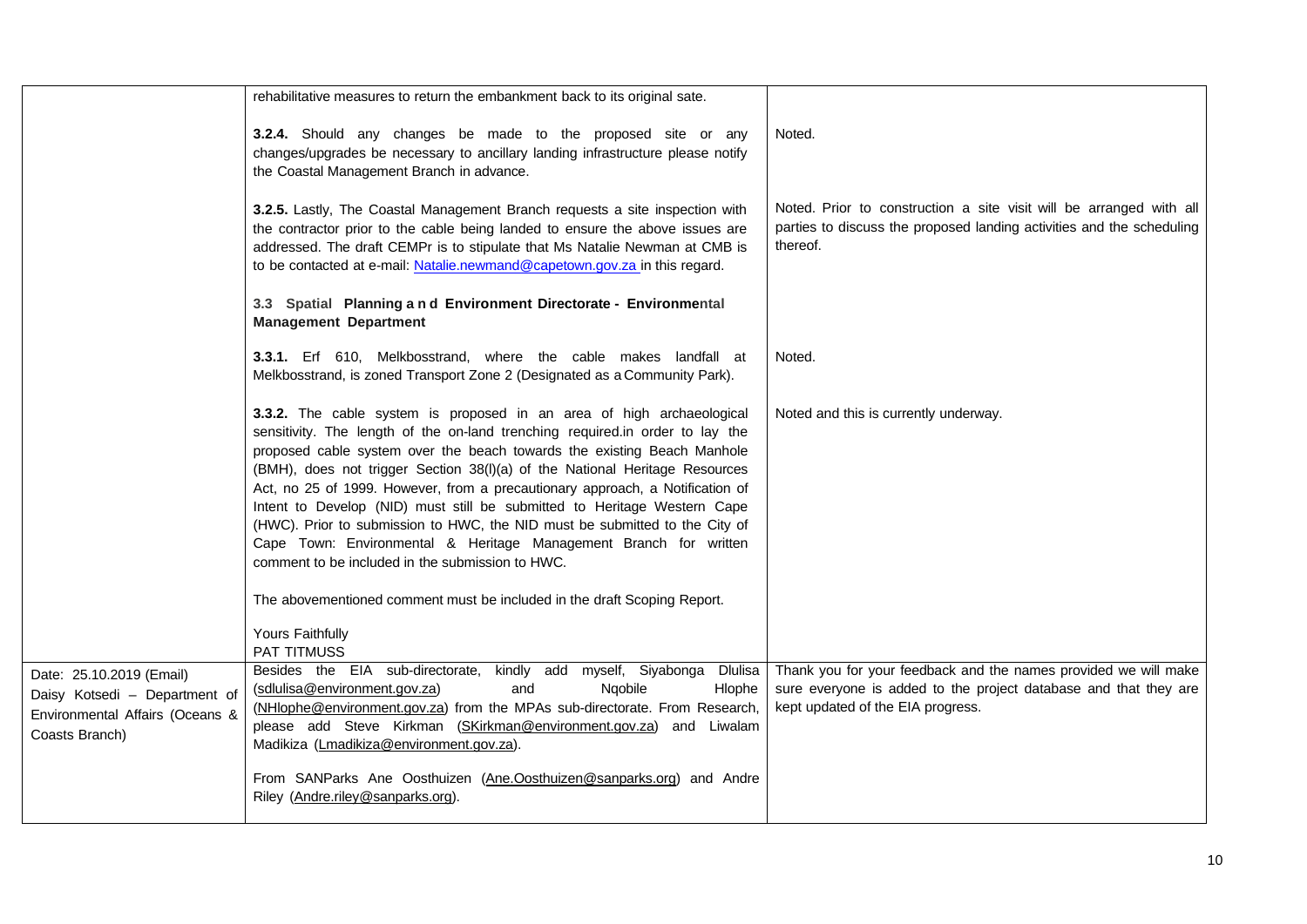| Date: 01.11.2019 (Email)<br>Mr. Rhett Smart / Dr Ernst Baard<br>- CapeNature Scientific Services | As this is only at the BID stage, we will not provide detailed comment at this<br>stage. We support the proposed specialist studies to be undertaken and do not<br>recommend any additional specialist studies. Please see attached our standard<br>letter of requirements for commenting on applications (to change shortly).<br>Regards, Rhett                                                                                                                                                                                                                                                                                                                                                                                                                                                                                                                                                                                                                                                                                                                                                                                                                              | Thank you for your email and attached letters.                                                                                              |
|--------------------------------------------------------------------------------------------------|-------------------------------------------------------------------------------------------------------------------------------------------------------------------------------------------------------------------------------------------------------------------------------------------------------------------------------------------------------------------------------------------------------------------------------------------------------------------------------------------------------------------------------------------------------------------------------------------------------------------------------------------------------------------------------------------------------------------------------------------------------------------------------------------------------------------------------------------------------------------------------------------------------------------------------------------------------------------------------------------------------------------------------------------------------------------------------------------------------------------------------------------------------------------------------|---------------------------------------------------------------------------------------------------------------------------------------------|
| Date: 04.11.2019 (Email)<br>Dr Ane Oosthuizen - SAN Parks<br>- National Marine Co-Ordinator      | The Melkbosstrand area where the proposed landing takes place does not fall<br>within an area managed by SAN Parks. Our closest national park is West Coast<br>National Park, in Langebaan. I would suggest getting comment from CapeNature<br>who the provincial conservation authority is                                                                                                                                                                                                                                                                                                                                                                                                                                                                                                                                                                                                                                                                                                                                                                                                                                                                                   | Thank you so much for your email and assistance. We have added<br>CapeNature to our database and have received correspondence<br>from them. |
| Date:06.11.2019 (Email)<br>Geldenhuys<br>Basson<br>Mr<br>Department of Public Works              | Your email of below has bearing. This email serves as confirmation that you had<br>a meeting with me and informed me and about the proposed activities and the<br>EIA process. I have also been informed by post previously of the EIA process.<br>From: Giles Churchill [mailto:giles.churchill@acerafrica.co.za]. Hi Basson, thank<br>you for meeting with me last week to discuss the proposed Equiano Cable<br>System which will be landed at Melkbosstrand and then feed into the existing<br>SAT-2 Beach Manhole located on the beach at Melkbosstrand. I have searched<br>both the provincial and national environmental departments websites and see<br>that landowner notification forms are no longer available on their websites, so I<br>am not sure if these forms have been withdrawn and are no longer a requirement<br>for submission with the EIA documents. Irrespective of the above, please could I<br>ask that you respond to this email just stating that the EAP has engaged with the<br>Department of Public Works (DPW) and that you as a landowner are aware of the<br>project and will be kept informed throughout the EIA process. Regards, Giles | Thank you, Regards Giles                                                                                                                    |